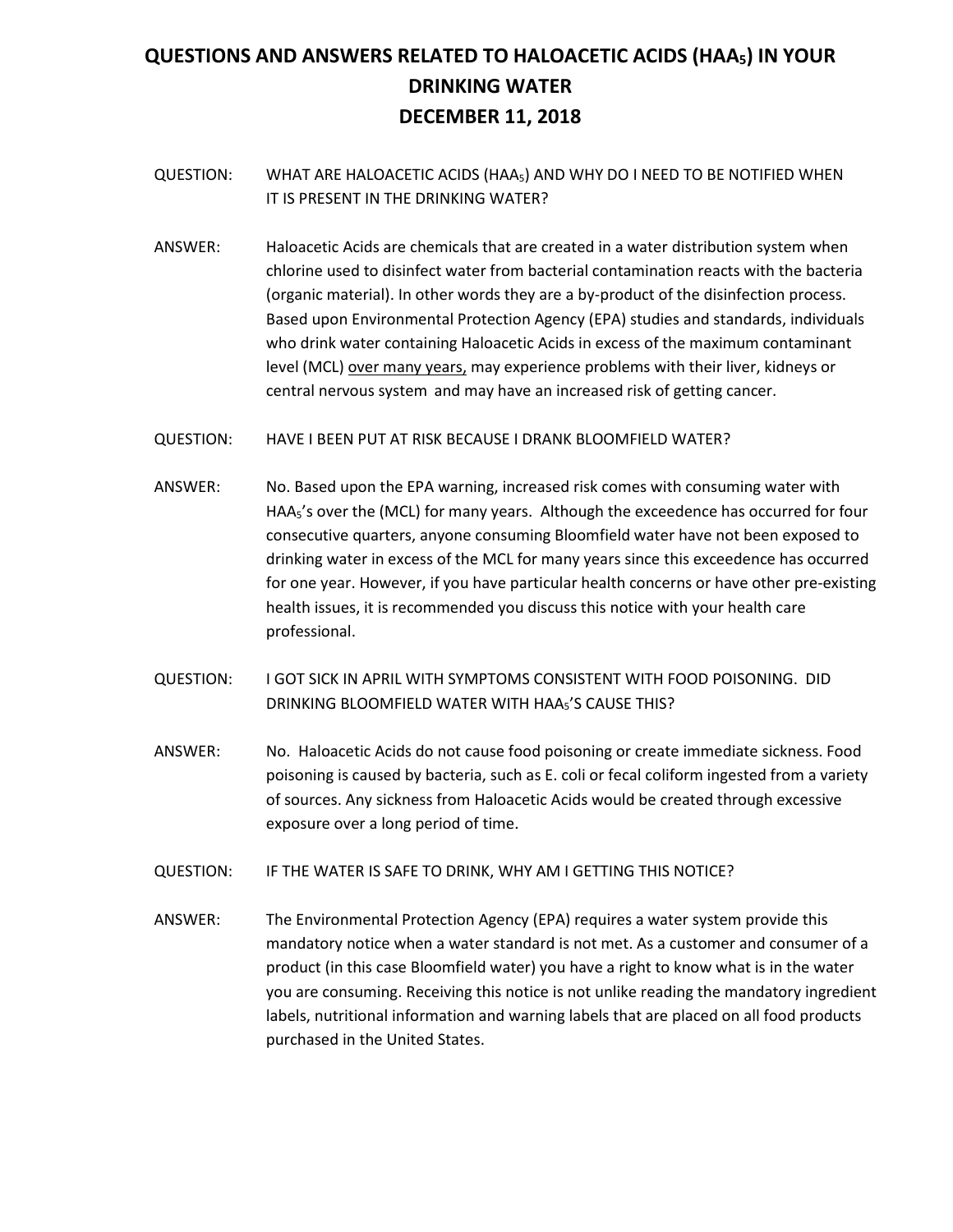### QUESTION: IS THIS NOTICE AND VIOLATION RELATED TO, OR THE SAME AS THE NOTICE ABOUT LEAD THAT WE RECEIVED IN THE PAST?

ANSWER: There is not a direct relationship between these two exceedences, however, the water treatment processes performed by the City of Newark to eliminate their lead action level exceedences may have an indirect impact on increased Haloacetic Acids. The City of Newark is currently working on modifying and improving their treatment facilities and processes. It is assumed that these actions will substantially reduce haloacetic Acids from entering our system

#### QUESTION: WHAT IS BLOOMFIELD DOING TO PREVENT THIS FROM HAPPENING AGAIN?

ANSWER: We purchase our water, fully treated, from the City of Newark. We therefore, do not treat or disinfect our water. We have no direct control as to the amount of chlorine added to the water we purchase. Haloacetic Acids normally form in areas of the distribution system where the water has a tendency to move at a slower velocity and not get expelled from the system through normal water use and consumption. This normally happens at dead ends and areas with higher vertical elevations where circulation in the system may be slower. The most effective, immediate thing we can do is flush the system to eliminate or evacuate this water from the system. Hydrants are flushed from the source outward so that the freshly treated water at the interconnections is drawn into the system at a quicker pace. The township, through the Bloomfield Fire Department flushes all our hydrants annually. The Engineering Department over the past several years has been performing capital programs to eliminate some of the problematic, dead-ends in the system. Dead ends are locations where the water does not efficiently circulate through the system thereby creating areas where bacteria and other pollutants can potentially accumulate. We have eliminated dead ends at the following locations:

> Plymouth Court. Pilgrim Court. Bukowski Place. Cook Road. Evans Road. Carlton Terrace. Bromley Place. Watchung Place.

In addition to watermain looping or dead-end elimination, the township has been undertaking, major cleaning and lining of our large 12-inch and 16-inch watermains. Many of these lines were constructed in the early 20<sup>th</sup> century and have not been maintained to expected levels. Cleaning and lining of these mains will increase water quality by removing rust deposits and sediment that may have accumulated in the lines over many years which also contribute to the formation of Haloacetic Acids and Trihalomethanes. Normal hydrant flushing helps remove these sediments but not as efficiently as cleaning and lining the mains. The first phase of cleaning and lining has been completed. This first phase targeted the 12-inch main in the Belleville Avenue area